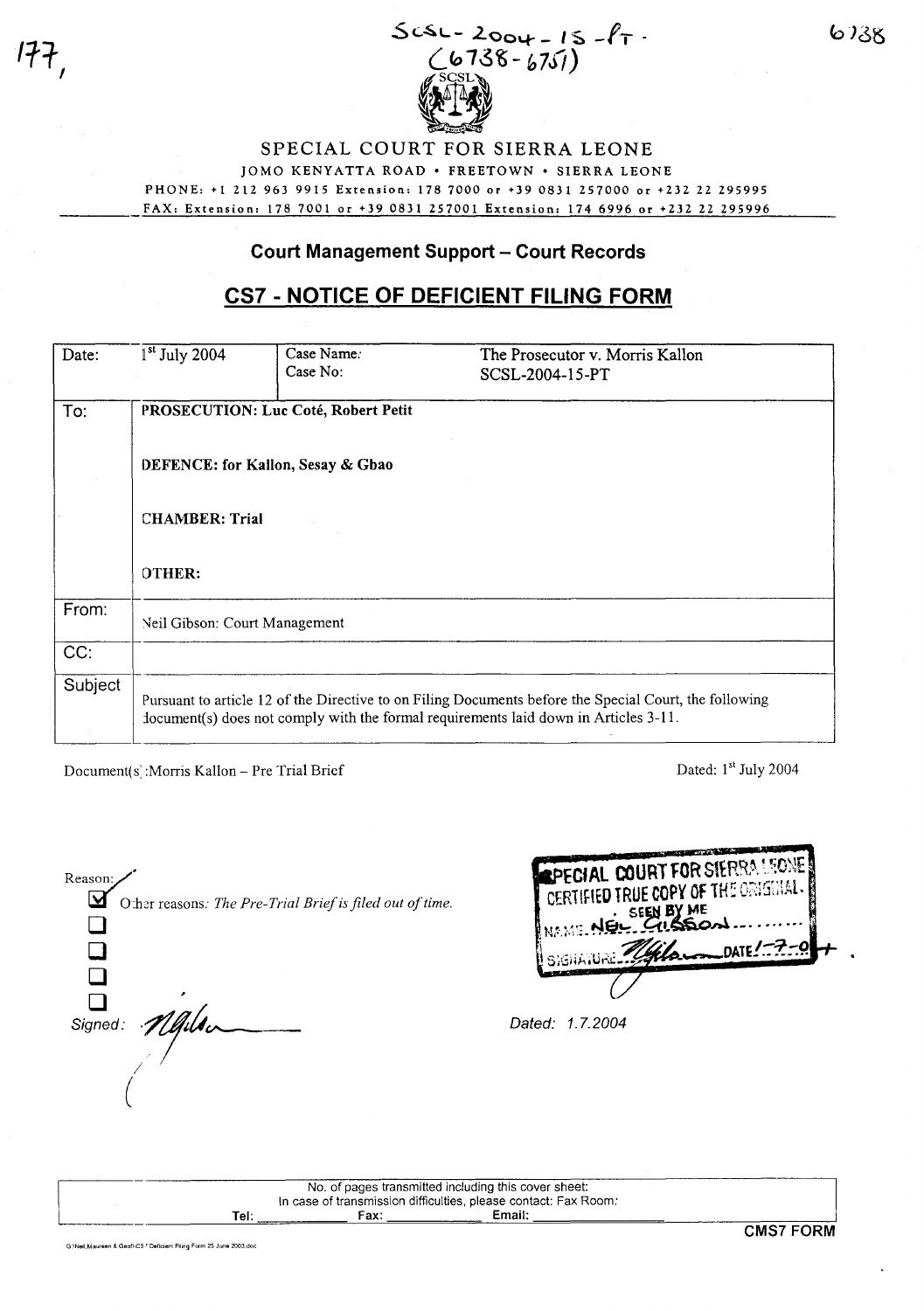# $scsc - 2004 - 16 - F$  $(6738 - 6751)$  $\sum_{\text{conv}}$

# <u>IN THE SPECIAL COURT FOR SIERRA LEONE</u>

## THE TRIAL CHAMBER

Before: The Trial Chamber Judge Benjamin Itoe, presiding Judg:e Bankole Thompson ludg:e Pierre Boutet

Registrar: Mr. Robin Vincent

Date filed:  $1<sup>st</sup>$  July 2004

Case No. SCSL 2004-15-PT

In the matter of:

## THE PROSECUTOR

Against

## ISSASESAY MORRIS KALLON AUGUSTINE BAO

## MORRIS KALLON -DEFENCE PRE-TRIAL BRIEF

## Office of the Prosecutor

Luc Cote, Chief of Prosecutions Rotert Petit

## **Counsel for Morris Kallon**

She kou Touray Raymond Brown Melron Nicol-Wilson Wanda Akin Lansana Dumbuya

| SPECIAL COURT FOR SIERRALEONE |
|-------------------------------|
| RECEIVED                      |
| COURT RECORDS                 |
|                               |
| AEW ABSON                     |
|                               |
| SIGN Myils                    |
| ورهكيبيين                     |
| MF.                           |

#### **Counsel for Co-accused**

Tirn othy Clayson and Wayne Jordash for Issa Sesay Andreas O'Shea and Glenna Thompson for Augustine Bao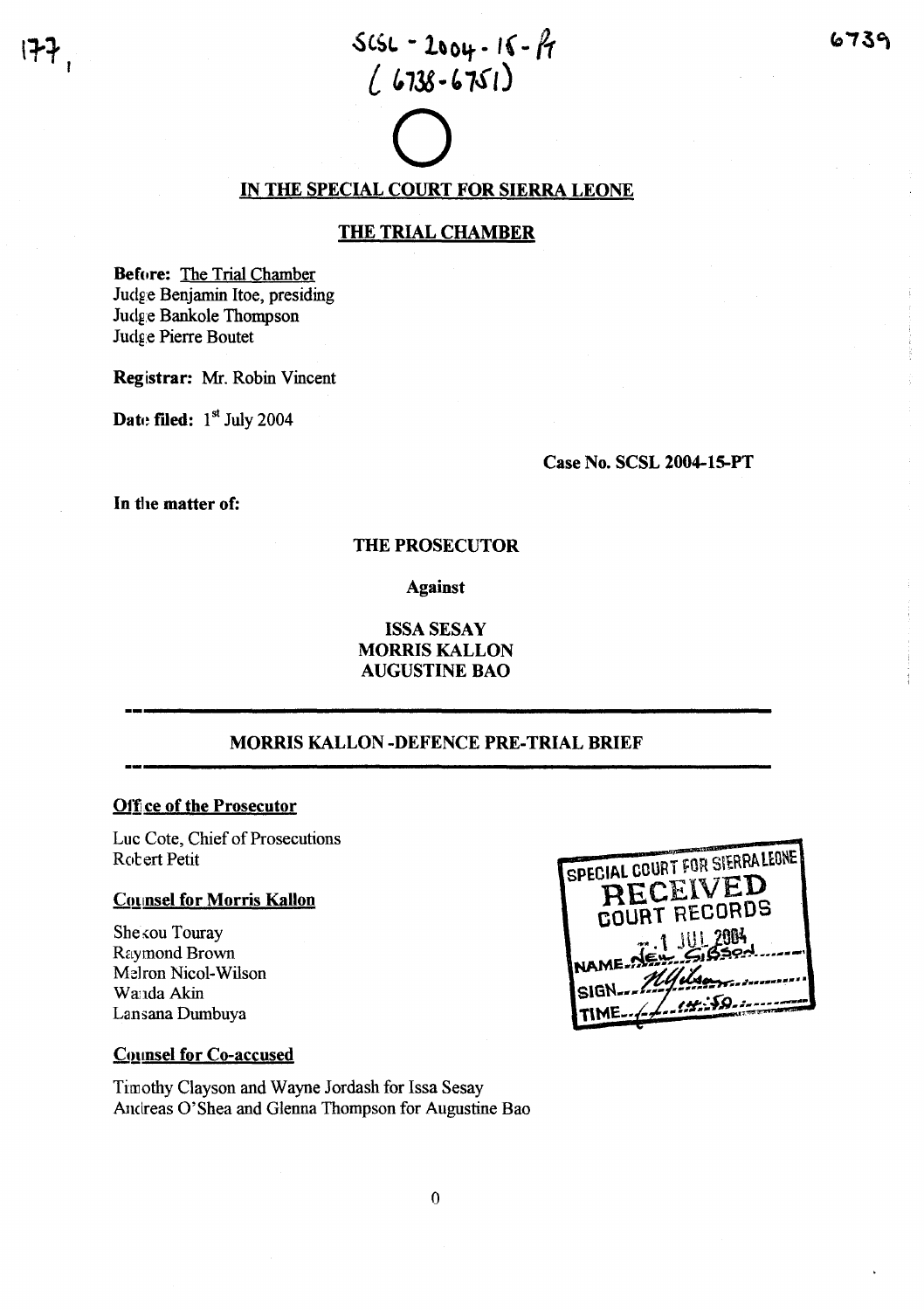#### *Prosecutor vs. Sesay, KaHon and Gbao SCSL-2004-15-PT*

## **INTRODUCTION**

- The Defence for Morris Kallon apologizes to the Trial Chamber and the Office of the Prosecutor for filing the Defence Pre-Trial Brief only now pursuant to Rules 54 and 73 bis of the Rules of Procedure and Evidence of the Special Court and the Order of the Trial Chamber dated 12<sup>th</sup> March 2004. The delay is due to an oversight on the part of the Defence at the time it took over the case of Morris Kallon.
- $\therefore$  According to the Rule 73 *bis* (F) of the Rules.

"[...] The Trial Chamber or a judge designated from among its members may order the Defence to file a statement of admitted facts and law and a Pre-Trial Brief addressing the factual and legal issues, not later than seven days prior to the date set for trial."

]. The Defence Pre-Trial Brief is principally intended to provide a response to the Prosecution's Pre-Trial Brief and to address the factual and legal issues contained therein.

## /Jackground

- <sup>4</sup>. On the 10<sup>th</sup> of March 2003, Morris Kallon was indicted by the Chief Prosecutor of the Special Court on a 17-count charge and was subsequently arrested. The Indictment was later consolidated and the indictment amended by the addition of one more count.
- 5. Morris Kallon was born on the  $1<sup>st</sup>$  of January 1964 at Wonde Chiefdom, Bo District and not at "Bo, Bo District" as alleged by the Prosecution in its Pre-Trial Brief.

 $\mathbf{1}$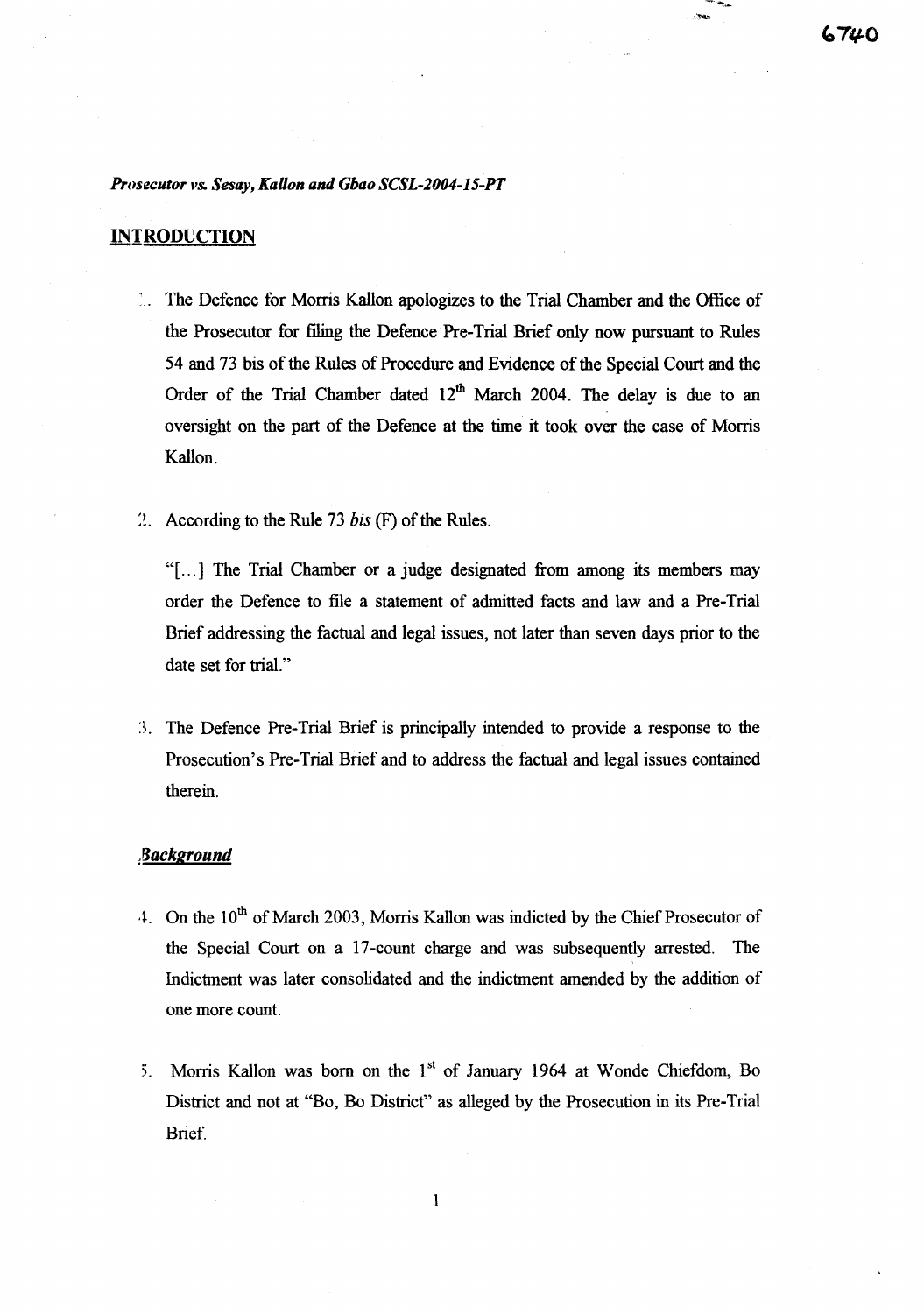#### *Pun'ecutoT* Vs. *Sesay, KaUon and Gbao SCSL-2004-15-PT*

- I). At about the age of 7, he left Sierra Leone for Liberia under the guardianship of an uncle. He attended primary school in Liberia and after attaining the  $9<sup>th</sup>$  grade, he came back to Sierra Leone in 1980 to take advantage of the General Certificate of Education (GCE) system. He then attended the Christ the Kings College (CKC), Bo, 1980-1985, attained the  $5<sup>th</sup>$  form and sat the GCE exams. As a result of financial constraints he could not continue his education up to University level and left in November 1988, after getting married to his present wife, Esther, then attending OIC Mattru, as he was unable to secure any employment.
- 7. When the Liberian civil war started in 1989, Morris Kallon was in Momovia, Liberia, having just graduated from the Liberian Opportunities Industrial Centre and was working for a Furniture Company. Upon the outbreak of the civil war members of the Company (including Morris Kallon) left Momovia for Abidjan. At a checkpoint called "Kakata" members on board their vehicle were asked by Armed Men belonging to the National Patriotic Front of Liberia (NPFL) to alight and produce their passports. Morris Kallon produced his Sierra Leone Passport and was immediately arrested, harassed, molested and tied with a string (the mark is still visible on his body). The Armed Men threatened to kill him, according to them for anti-Liberian ECOMOG activities conducted in Sierra Leone against Liberia.
- ~. Morris Kallon and a fellow Sierra Leonean one Martin Nyande (now deceased) were taken in a truck by the Armed Men to Harbel Hill in Liberia were they were detained for three weeks. While in detention a gentle man who introduced himself as Pa. Morlai approached them and said he will intercede on their behalf to get their freedom. He got them released and took them to Gbanga were they spent a night and were then taken to Camp Nama in Liberia. At this Camp, Morris Kallon met about 150 other Sierra Leoneans who narrated a similar story to him. He was emolled as No. 118 and started Military Training. "Pa. Morlai"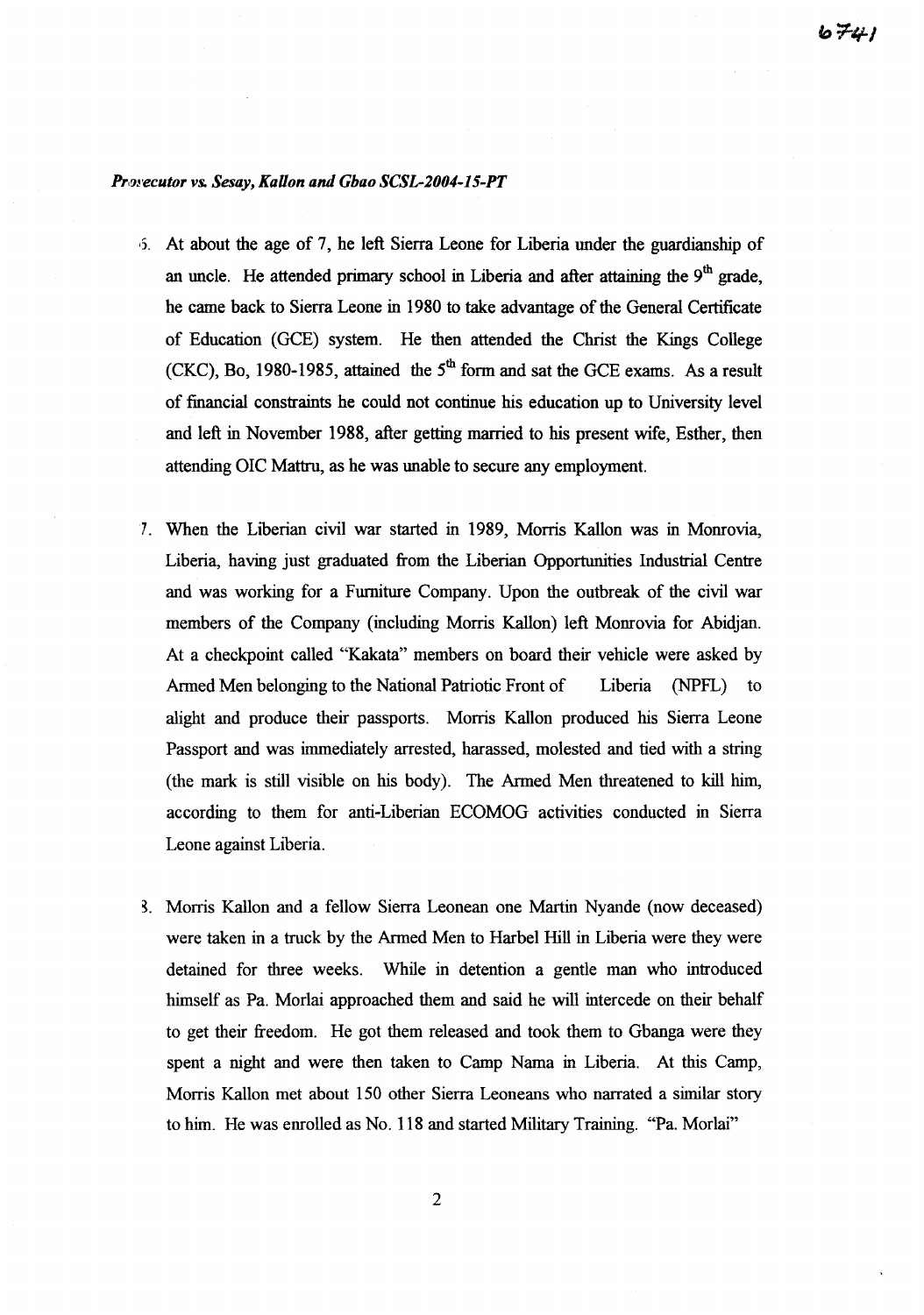#### **Prosecutor vs. Sesay, Kallon and Gbao SCSL-2004-15-PT**

informed him and other members at the Military Camp that the Government of Sierra Leone was corrupt and inept having brought poverty, unemployment, poor health conditions and mass suffering on the population and that he was against the one party state and would fight to restore Democracy again to bring about changes in the lives of the people. Morris Kallon was at the Training Camp for about one year.

- 9. In 1991, Morris Kallon came to know the real identity of "Pa. Morlai" as Foday Saybana Sankoh. This was when he heard him over the radio giving his real identity and his ultimatum to the Momoh Government to resign.
- 10. In March 1991, Morris Kallon and other Sierra Leoneans from Camp Nama and some Liberian Fighters, under the command of Liberians, were brought to the Sierra Leone border at a place called Vahun to launch the revolution and campaign to remove the Government of Sierra Leone.

## FACTUAL ALLEGATIONS

- 11. The Defence for Morris Kallon admits certain aspect of the Prosecution's General Factual Background, more particularly:
	- A. That Sierra Leone became Independent on the  $27<sup>th</sup>$  of April 1961.
	- B. That in 1995 Joseph Saidu Momoh was elected in a one party election as President of the Republic of Sierra Leone and that he was overthrown in 1992 by a military putsch organized by members of the junior ranks.
	- C. That on the 30<sup>th</sup> of November 1996, President Tejan Kabbah and the leader of the Revolutionary United Front (RUF), Foday Saybana Sankoh signed a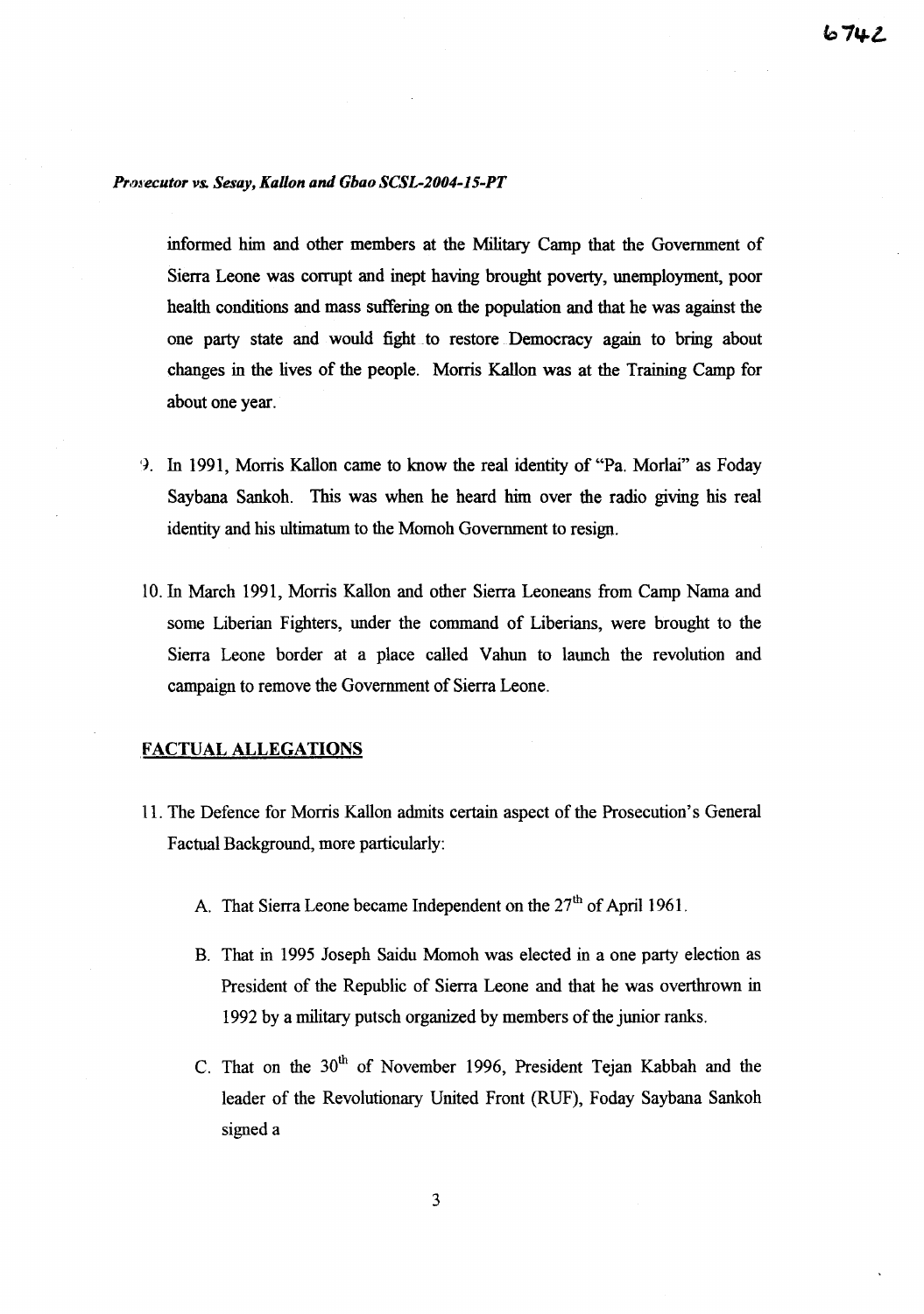#### *Prm:ecutor vs. Sesay, KaUon and Gbao SCSL-2004-15-PT*

Peace Agreement in Abidjan, Ivory Coast, known as the Abidjan Peace Accord.

- D. That during the late 1996 and early 1997, tensions between the Sierra Leone Army (SLA) and the Civil Defence Forces (CDF) heightened due in part to the increased Government use of the CDF.
- E. That on the  $25<sup>th</sup>$  of May 1997, the RUF honoured the invitation of the Armed Forces Revolutionary Council (AFRC) to join in the running of the Country but contends that the prime objective of the RUF in so doing was essentially to expedite the peace process, put an end to hostilities as well as shape the government in response to the ineptitude of the previous government.
- 12. The Defence for KaHon does not support the averment by the Prosecution that the RUF was an Organized Armed Group in so far as it is intended to suggest that it was imbued, with a proper command structure in the like of a normal Conventional Army and with full knowledge by all combatants of International Humanitarian Law or the Laws of War.
- 13. The Defence for Kallon maintains that the RUF started a campaign in 1991with the sole political motive of liberating Sierra Leone from a One Party State and all its attendant ills, such as massive violations of human rights, corruption, debilitating poverty, joblessness and thuggery. Foday Saybana Sankoh even wore a green muffler on his neck, those days, representing that he came with the SLPP; an ideology people welcomed at the time and hailed the revolution. It accordingly maintains that the RUF was very popular at the inception of the campaign because of its aims and objectives and was widely acclaimed by Sierra Leoneans as true liberators.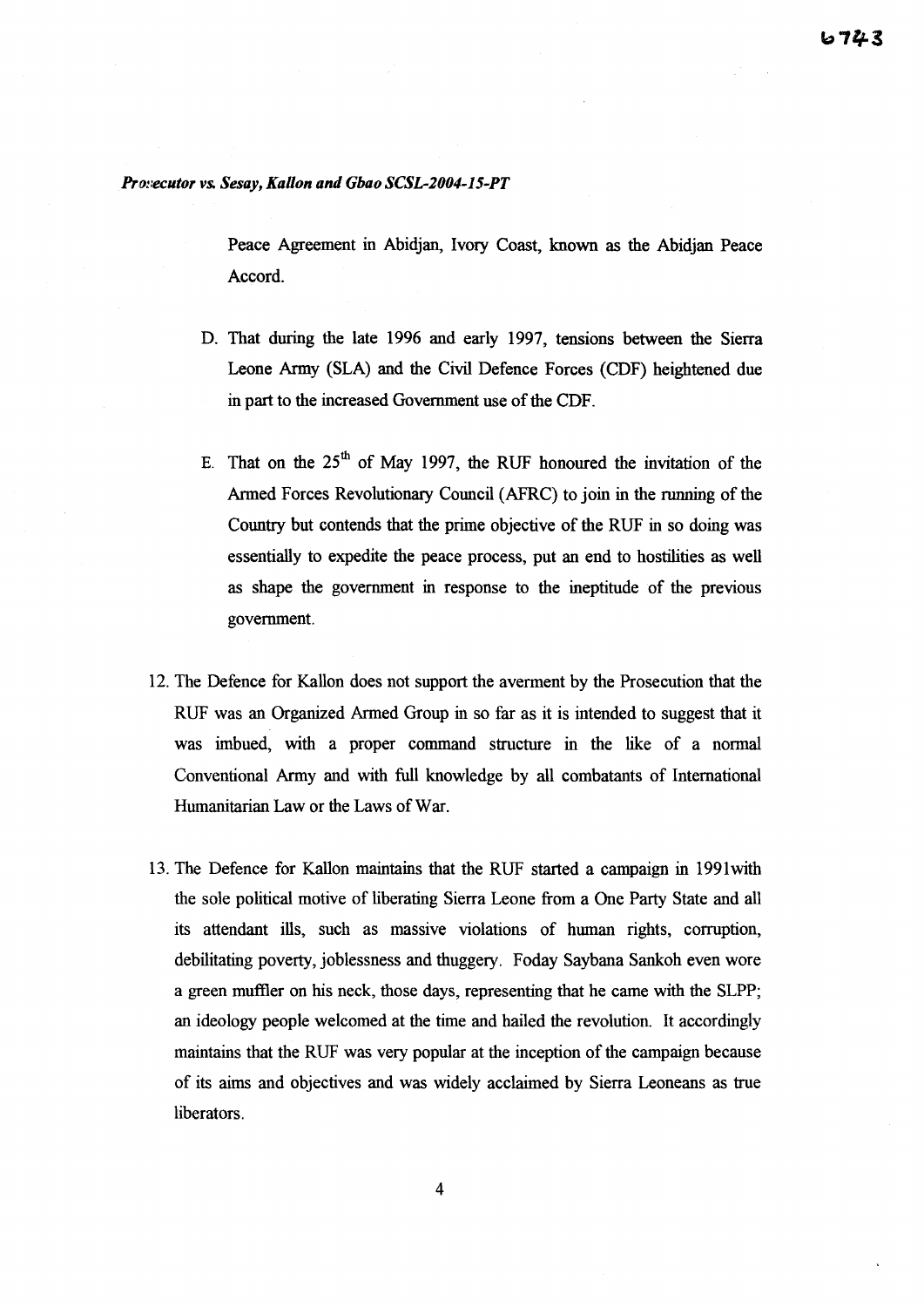#### PTI1~ecutor *vs. Sesay, Kallon and Gbao SCSL-2004-15-PT*

- 14. The Defence for Kallon maintains that Kallon never lost sight of and was always guided by the laudable political objectives of the movement through out the years of the conflict and even took advantage at the first available opportunity to become an RUF Party candidate in Bo, in the May 2002 General Elections.
- 15. The Defence for Kallon maintains that Morris Kallon supported the Peace Process in Sierra Leone after the signing of the Lome Peace Accord and enthusiastically encouraged, when he was able and in position so to do, disarmament of RUF Combatants, collaborated with UNAMSIL Officials in expediting the Peace Process and the re-deployment of UNAMSIL Troops after initial lapses.
- 16. The Defence for Kallon maintains that diamonds did not play a major role in the conflict from 1991 to 1996 because the RUF did not occupy diamondiferous areas for too long and was constantly under threat from Government Forces. During the periods of limited occupations of diamond fields in 1998-2001, mining operations were restricted to only a select few RUF and the areas were declared out of bounds except for the authorized, and under very stiff sanctions, if breached. The mining of diamonds was represented to the movement as an exercise carried out for the sole purpose of pursuing the political objectives of the RUF and not for personal gains, aggrandizement and greed, contrary to the allegations of the Prosecution's; the objective being to preserve and protect the resource for the welfare of the people of Sierra Leone, rather than for foreigners.
- 17. In response to the Basic Factual Allegations in the Prosecution's Pre-Trial Brief, the Defence will contend that the alleged acts if they did occur at all, which the Defence does not admit, were acts carried out by persons taking advantage of the existence ofthe conflict to score old wounds and carry out personal vendettas and revenges and that they were intrinsically motivated by community grudges rather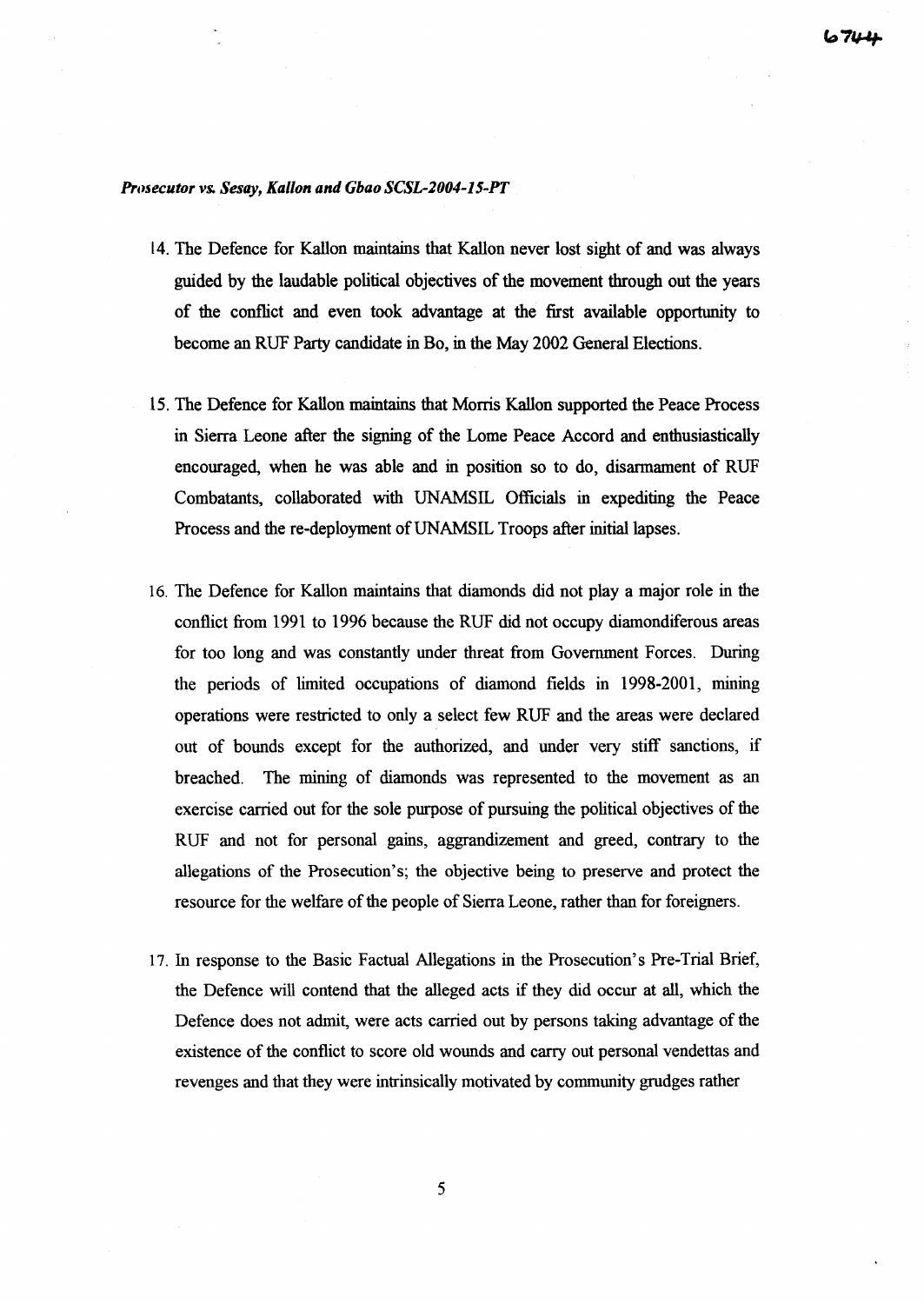## *Prosecutor vs. Sesay, KaHon and Gbao SCSL-2004-15-PT*

than as a result of the execution of any Joint Criminal Enterprise or the pursuit of the objectives of the RUF movement as alleged.

## **GENERAL ALLEGATIONS IN THE INDICTMENT**

·8. The Defence for Morris Kallon refers to its Response to the Motion by the Prosecution for Judicial Notice and admission of Evidence and takes respectful cognizance of the recent Trial Chambers decision on the Motion in the light of which substantial aspects and paragraphs of the General Allegations in the Indictment have been judicially noticed and deemed to be conclusively proven. The Defence notes with serious concern the expansive rather than restrictive application of the concept by the Trial Chamber in aid of judicial economy as opposed to the rights of the Accused to a fair trial.

## LEGAL ISSUES Cumulative Charges

- 19. The Prosecution has in the consolidated indictment charged the Accused cumulatively with more than one offence within the subject-matter Jurisdiction of the Special Court of Sierra Leone for the same conduct alleged, relying on the Case Law of the ICTY in support.
- 20. The Defence for Kallon however submits that cumulative charging offends the double jeopardy rule and ought to be restrictively encouraged in the evolving jurisprudence of International Criminal Law as it tends to deprive the Accused of his right to a clear cut delimitation of the case against him and to weaken procedural fairness. (Refer to *Prosecutor vs. Krnojelac*, "Decision of Defence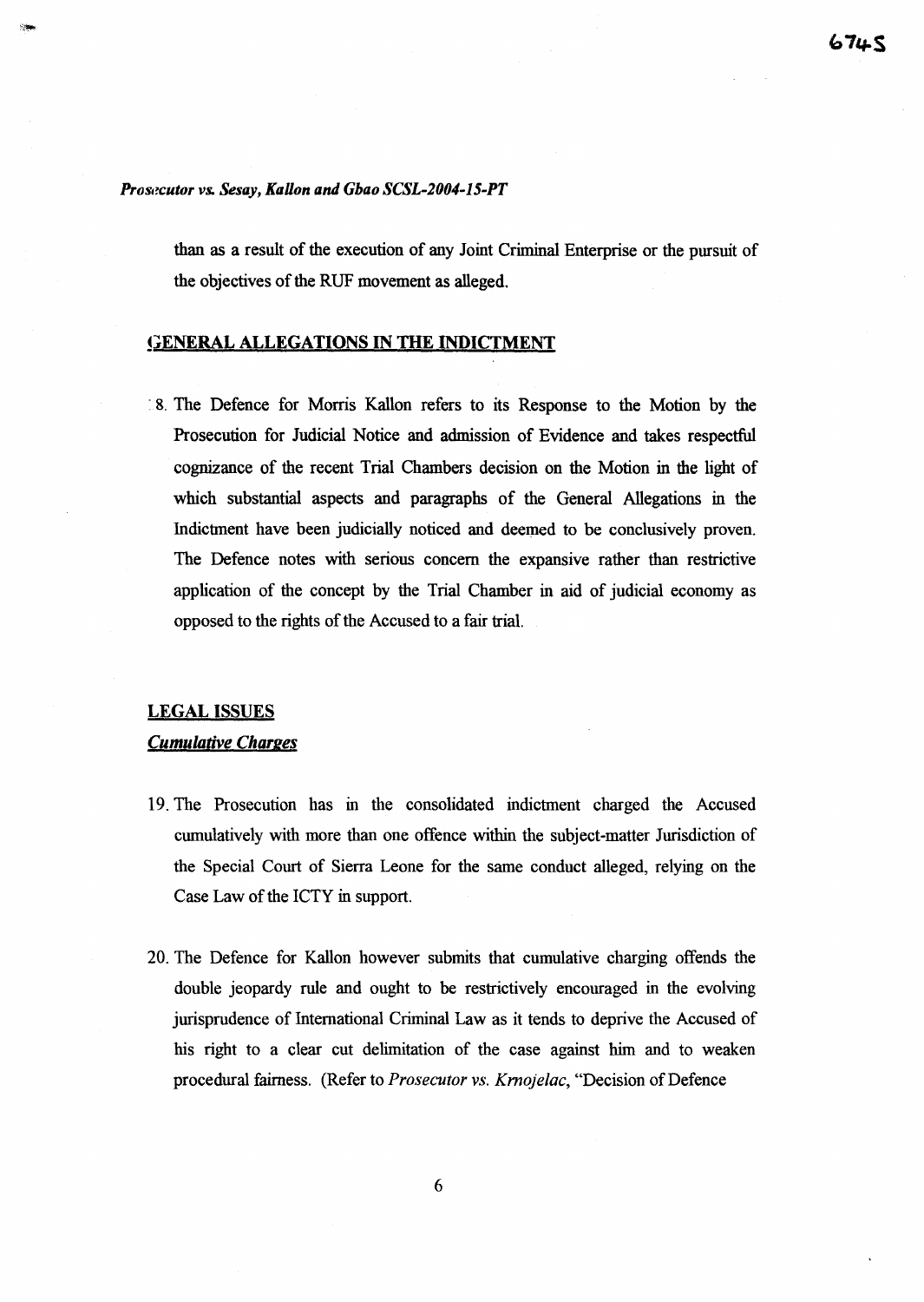#### *Prosecutor vs. Sesay, Kallon and GbaoSCSL-2004-15-PT*

Preliminary Motion on the form of the Indictment February 24, 1999. Para. 5 and *Prosecutor vs. Akyaseu,* September 2, 1998. Para. 461.

:U. The Defence for Kallon however, fully agrees with the Prosecution that at the end of the day, after the parties' presentation of evidence, the Trial Chamber should "evaluate which of the charges may be retained upon the sufficiency of the evidence"; the obligation of the Prosecution to prove its case beyond reasonable doubt being the deciding factor.

## *Personal Jurisdiction*

- 22. The Defence submits that by virtue of the provisions of Article 1(1) of the Statute of the Special Court, the Special Court only has jurisdiction over those persons who bear the greatest responsibility for those serious violations of International Humanitarian Law and Sierra Leonean Law that are within the subject matter of the Special Court. The Defence respectfully submits that Morris Kallon does not fall in that category of persons and is accordingly outside the Jurisdiction of the Special Court.
- 23. The Defence relies on the "Decision on the Preliminary Defence Motion on Lack of Personal Jurisdiction Filed on behalf of Accused Fofana", rendered 3 March 2004, (the "Decision on Preliminary Motion") in which the Trial Chamber noted that:

"Based on the foregoing findings, the Chamber therefore concludes that the issue of personal jurisdictional requirement, and while it does of course guide the prosecutorial strategy, it does not exclusively articulate prosecutorial discretion, as the Prosecution has submitted. *[Emphasis added]"*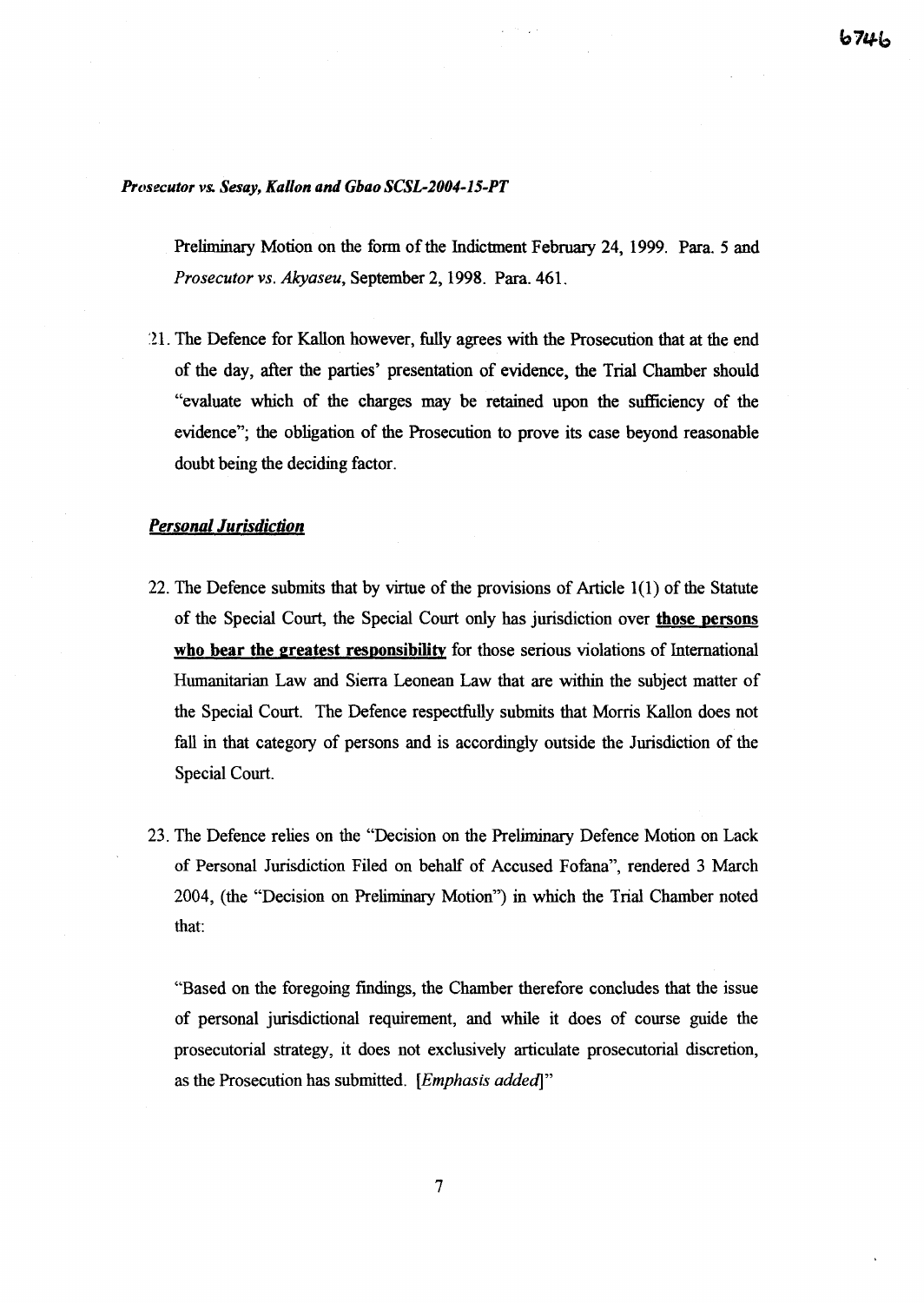## *PNJneculor vs. Sesay, Kallon and Gbao SCSL-2004-15-PT*

In addition, the Trial Chamber noted the following:

"It should be emphasized that in the ultimate analysis, whether or not in actuality the Accused is one of the persons who bears the greatest responsibility for the alleged violations of International Humanitarian Law and Sierra Leonean law is an evidentiary matter to be determined at the trial stage."

24. The Defence for Kallon submits that in view of the above-mentioned decision any failure on the part of the Prosecution to prove that Morris Kallon falls within the personal jurisdiction of the Special Court should lead to an acquittal. The Defence therefore submits that the prerequisite onus on the Prosecution is to prove that Morris Kallon falls within the category of those who bear the greatest responsibility as a first step before issues of culpability for the offenses charged against him could be considered.

#### Criminal Responsibility Article 6(1) And 6(3)

- 25. The Consolidated Indictment charges the Accused Kallon and his Co-Accused with Criminal Responsibility under both Article 6(1) and Article 6(3) of the Statue arguing that International Law allows charging with, and convicting for, alternative forms of responsibility, as long as the factual allegations are sufficiently precise to pennit the Accused to prepare his defence on either or both alternatives.
- 26. The Prosecution further submits that in the interest of justice, the Trial Chamber should consider both forms of Criminal Responsibility in order to fully reflect the criminal culpability of the Accused persons and should it choose to convict only under Article 6(1), the position of the Accused as superior should be considered as an aggravating element.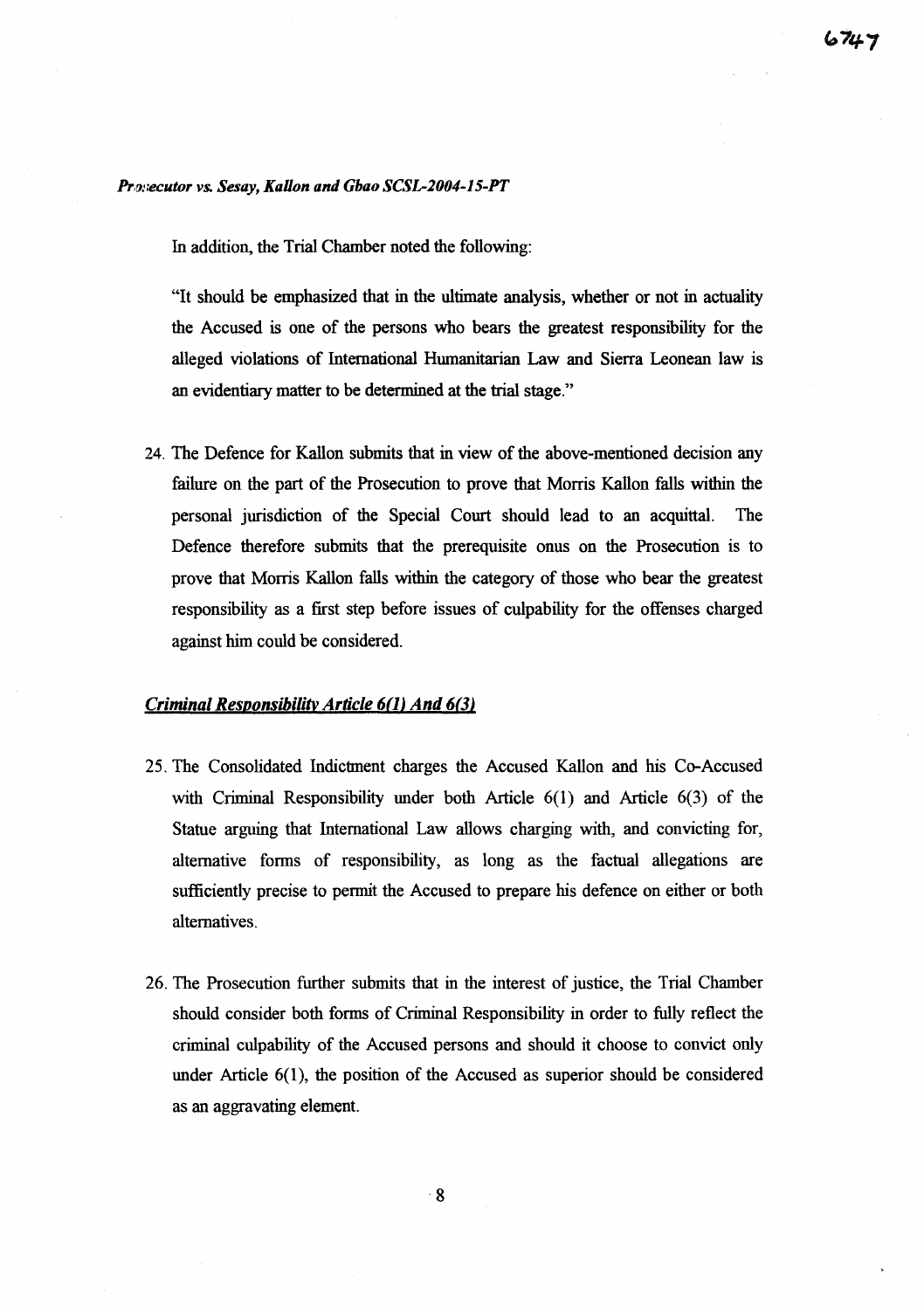#### *Prosecutor vs. Sesay, KaHon and Gbao SCSL-2004-15-PT*

- 27. The Defence for Kallon submits that charging the Accused with Command Responsibility under Article 6(3) and Individual Responsibility, Article 6(1) which also covers responsibility under a Joint Criminal Enterprise is procedurally unfair, for uncertainty and vagueness since at one breath, the Prosecution is alleging that the Accused is directly responsible for planning and actually committing as principal, and at the same time alleging responsibility based on accessory liability under Article 6(1) and liability for participation in a Joint Criminal Enterprise under Article 6(1) as well as Command Responsibility under Article 6(3) for the commission of the same offence charged. The four-edged sword as it were, used by the Prosecution prejudicially deprives the Defence of knowing clearly the case it has to meet contrary to the view expressed by the Prosecution.
- 28. The Defence submits that in the Case of the *Prosecution vs. Milosevic,* Case No. IT-01-51-16 (Nov. 22. 2001) (alleging that *Milosevic* participated in a Joint Criminal Enterprise, whose purpose "was the forcible and permanent removal of the majority of non-Serbs, principally Bosnian Muslims and Bosnian Croats, from large areas of the Republic of Bosnia and Herzegovina"), the Indictment for purposes of certainty and clarity had to state that, "by using the word 'committed' in the indictment, the Prosecutor does not intend to suggest that the accused physically committed any of the crimes charged personally". 'Committed' in the indictment refers to participation in a Joint Criminal Enterprise as a coperpetrator." See Para. 5.
- 29. The Defence contrary to the Prosecution submission, further relies on the principles adumbrated in the ICTY cases of *Kronojenac* and *Stakic* where it was held that a Trial Chamber should select whether direct or command responsibility better characterizes the Accused's conduct after an evaluation of the totality of the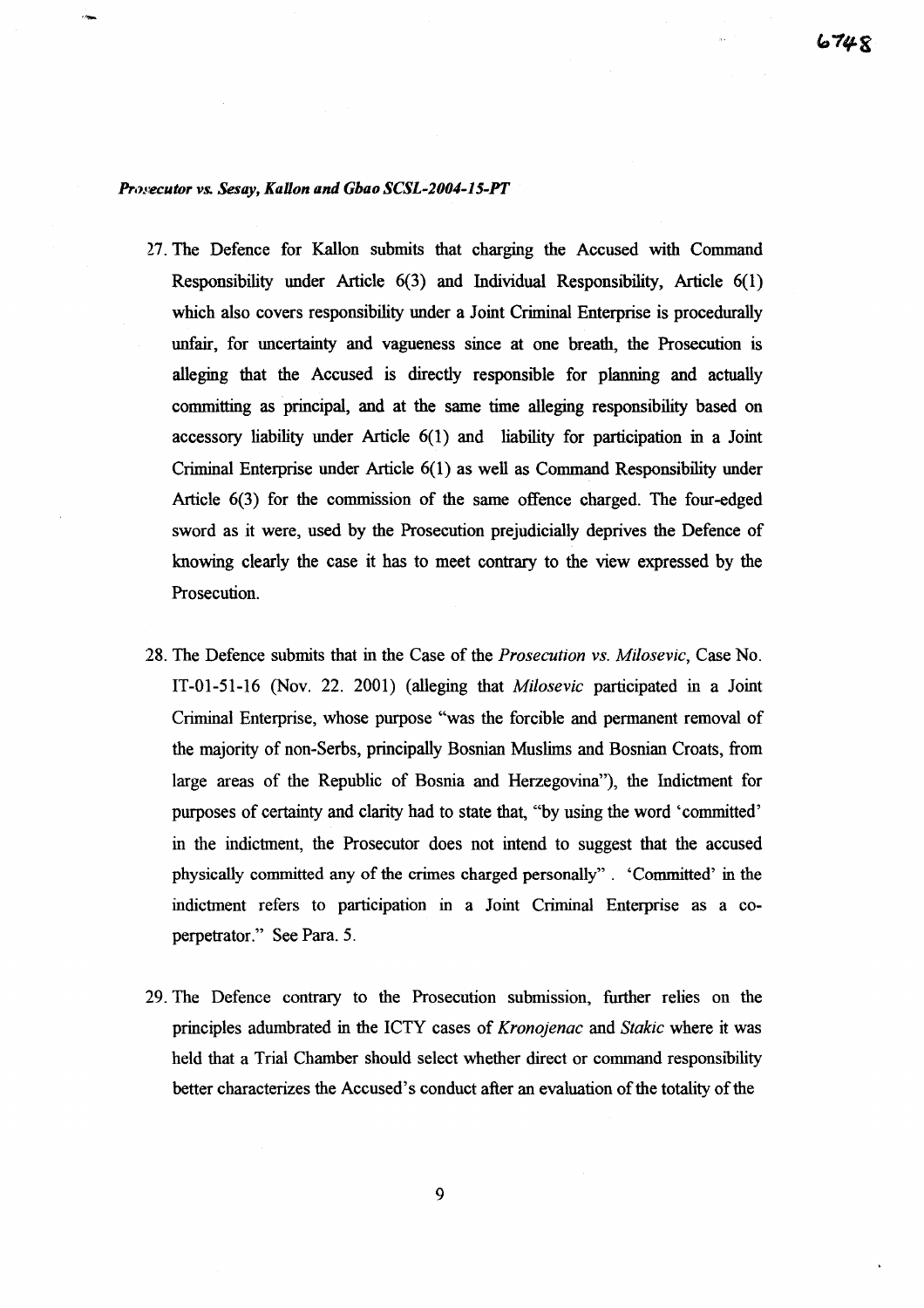## Pro~'ecutor *vs. Sesay, KaUon and Gbao SCSL-2004-15-PT*

evidence presented, in order to reflect the criminal culpability of each Accused person.

- 30. The Defence for Kallon further maintains that it is presently unsettled whether an Accused can be convicted based on the theory of command responsibility and direct responsibility for the same crime (the case of *Prosecutor vs. Vasiljevic* ICTY Appeal Chamber, IT-98-32-A outlines the approaches taken by various ICTY Trial Chambers in its Judgment of  $25<sup>th</sup>$  February, 2004).
- 31. On the issue of Joint Criminal Enterprise, the Defence fully agrees with the proposition in the Prosecution's Pre-Trial Brief that the degree of participation required of an Accused in a Joint Criminal Enterprise must be significant.

## **Specific Defences**

- 32. It is denied that Morris Kallon has command responsibility in terms of the Statute and further that he committed and/or participated in activities individually or in concert with others whether in the RUF or the AFRC, which will constitute a crime under International Law or Sierra Leonean Law.
- 33. The Defence therefore submits that Morris Kallon, never "planned, instigated, ordered, committed or otherwise aided and abetted in the planning, preparation or execution of a crime referred to in Articles 2 to 4 of the present Statute" and as such cannot be held individually responsible for the commission of crimes under Article  $6(1)$  of the Statute.
- 34. Further the Defence maintains that the Testimonial evidence disclosed and the factual allegations contained in the Prosecution's brief do not in anyway support or prove direct criminal responsibility on the part of Kallon under article  $6(1)$  in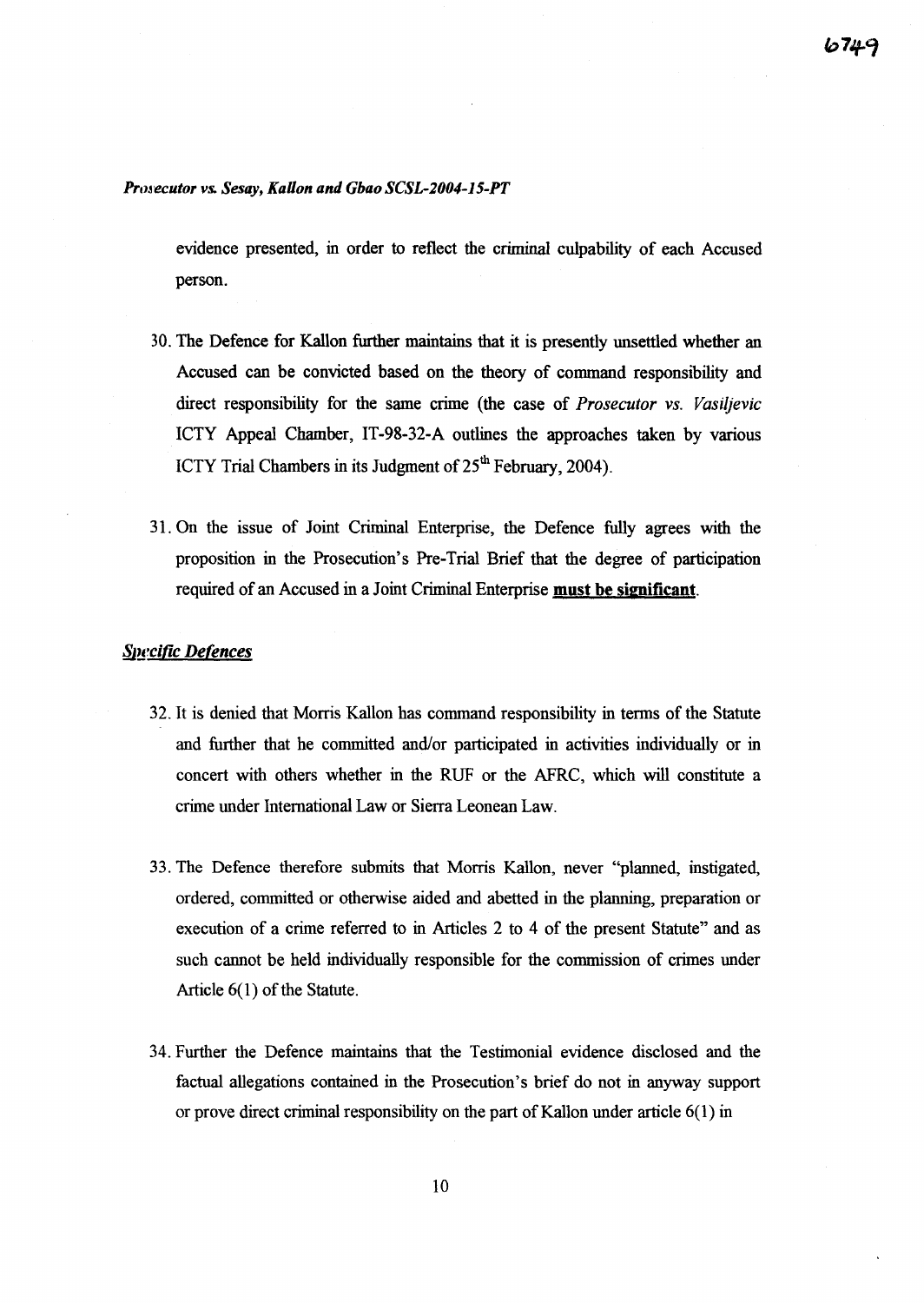## *Prosecutor vs. Sesay, KaUon and Gbao SCSL-2004-15-PT*

the commission of any of the offences charged in the indictment either as part of a Joint Criminal Enterprise to commit any crime or otherwise.

- 35. In this regard, the accused rejects the Prosecution's argument of a common plan between him and any alleged actual perpetrator to commit any offence anywhere within the territory of Sierra Leone during the period under review. The accused was not a member of any criminal enterprise or scheme and did not participate in any crime resulting from any alleged enterprise.
- 36. It is further denied that Morris Kallon is responsible (whether individually or as a Commander or by participating in a Joint Criminal Enterprise) for any of the count alleged in the indictment, specifically:
	- Terrorizing the civilian population and collective punishment. (Count 1&2),
	- Unlawful killings. (Count 3-5),
	- Sexual violence. (Count 6-9),
	- Physical violence. (Count 10&11),
	- Use of child soldiers. (Count 12),
	- Abductions and forced labour. (Count 13),
	- Looting and burning. (Count 14),
	- Attacks on UNAMSIL Personnel. (Count 15-18).
- 37. The Defence reserves the right to enter a Special Defence on behalf of Morris Kallon and would inform the Court about any specific defence it hopes to rely on. It should be noted, however, that failure of the Defence to provide the notice mentioned in Rule 67(A)(ii) does not limit the right of an Accused to rely on a special defence pursuant to Rule  $67$  (B) of the Rules.